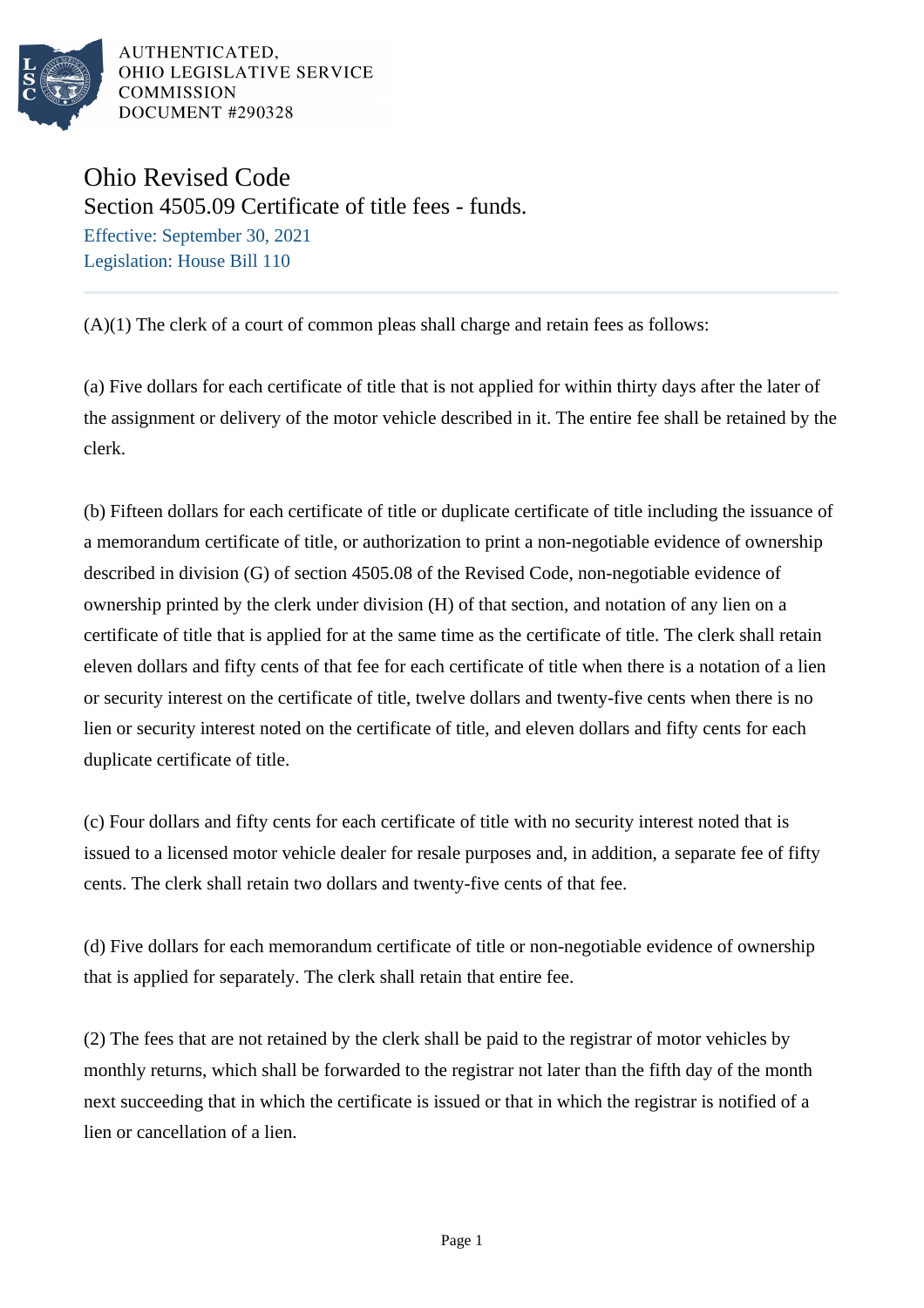

(B)(1) The registrar shall pay twenty-five cents of the amount received for each certificate of title issued to a motor vehicle dealer for resale, one dollar for certificates of title issued with a lien or security interest noted on the certificate of title, and twenty-five cents for each certificate of title with no lien or security interest noted on the certificate of title into the public safety - highway purposes fund established in section 4501.06 of the Revised Code.

(2) Fifty cents of the amount received for each certificate of title shall be paid by the registrar as follows:

(a) Four cents shall be paid into the state treasury to the credit of the motor vehicle dealers board fund, which is hereby created. All investment earnings of the fund shall be credited to the fund. The moneys in the motor vehicle dealers board fund shall be used by the motor vehicle dealers board created under section 4517.30 of the Revised Code, together with other moneys appropriated to it, in the exercise of its powers and the performance of its duties under Chapter 4517. of the Revised Code, except that the director of budget and management may transfer excess money from the motor vehicle dealers board fund to the public safety - highway purposes fund if the registrar determines that the amount of money in the motor vehicle dealers board fund, together with other moneys appropriated to the board, exceeds the amount required for the exercise of its powers and the performance of its duties under Chapter 4517. of the Revised Code and requests the director to make the transfer.

(b) Thirty-one cents shall be paid into the highway operating fund created by section 5735.051 of the Revised Code.

(c) Fifteen cents shall be paid into the state treasury to the credit of the motor vehicle sales audit fund, which is hereby created. The moneys in the fund shall be used by the tax commissioner together with other funds available to the commissioner to conduct a continuing investigation of sales and use tax returns filed for motor vehicles in order to determine if sales and use tax liability has been satisfied. The commissioner shall refer cases of apparent violations of section 2921.13 of the Revised Code made in connection with the titling or sale of a motor vehicle and cases of any other apparent violations of the sales or use tax law to the appropriate county prosecutor whenever the commissioner considers it advisable.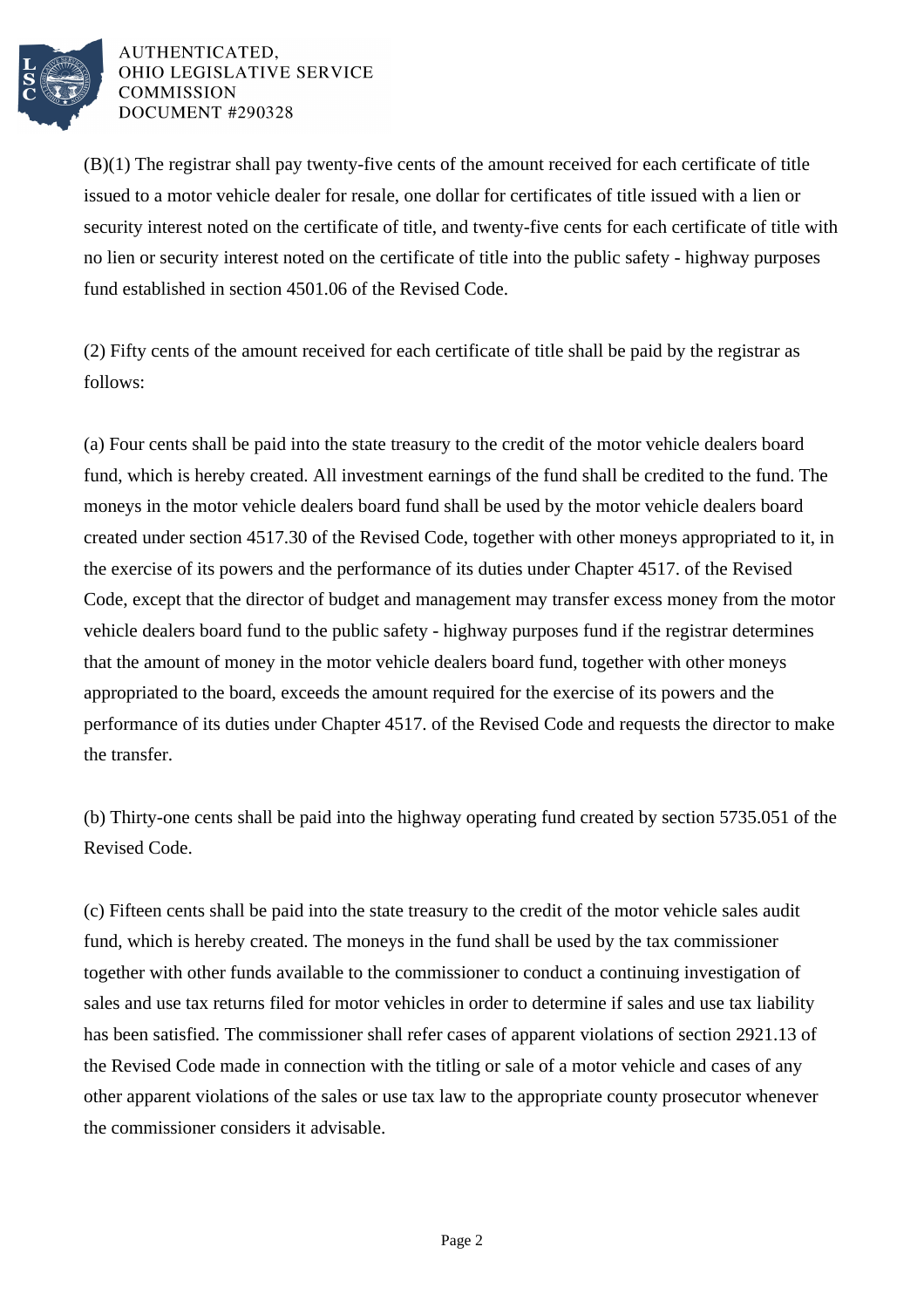

(3) Two dollars of the amount received by the registrar under divisions  $(A)(1)(a)$ , (b), and (d) of this section and one dollar and fifty cents of the amount received by the registrar under division  $(A)(1)(c)$ of this section for each certificate of title shall be paid into the state treasury to the credit of the automated title processing fund, which is hereby created and which shall consist of moneys collected under division (B)(3) of this section and under sections 1548.10 and 4519.59 of the Revised Code. All investment earnings of the fund shall be credited to the fund. The moneys in the fund shall be used as follows:

(a) Except for moneys collected under section 1548.10 of the Revised Code, moneys collected under division (B)(3) of this section shall be used to implement and maintain an automated title processing system for the issuance of motor vehicle, off-highway motorcycle, and all-purpose vehicle certificates of title in the offices of the clerks of the courts of common pleas. Those moneys also shall be used to pay expenses that arise as a result of enabling electronic motor vehicle dealers to directly transfer applications for certificates of title under division (A)(3) of section 4505.06 of the Revised Code.

(b) Moneys collected under section 1548.10 of the Revised Code shall be used to issue marine certificates of title in the offices of the clerks of the courts of common pleas as provided in Chapter 1548. of the Revised Code.

(4) The registrar shall pay the fifty-cent separate fee collected from a licensed motor vehicle dealer under division  $(A)(1)(c)$  of this section into the title defect recision fund created by section 1345.52 of the Revised Code.

(C)(1) The automated title processing board is hereby created consisting of the registrar or the registrar's representative, a person selected by the registrar, the president of the Ohio clerks of court association or the president's representative, and two clerks of courts of common pleas appointed by the governor. The director of budget and management or the director's designee, the chief of the division of parks and watercraft in the department of natural resources or the chief's designee, and the tax commissioner or the commissioner's designee shall be nonvoting members of the board. The purpose of the board is to facilitate the operation and maintenance of an automated title processing system and approve the procurement of automated title processing system equipment and ribbons, cartridges, or other devices necessary for the operation of that equipment. Voting members of the